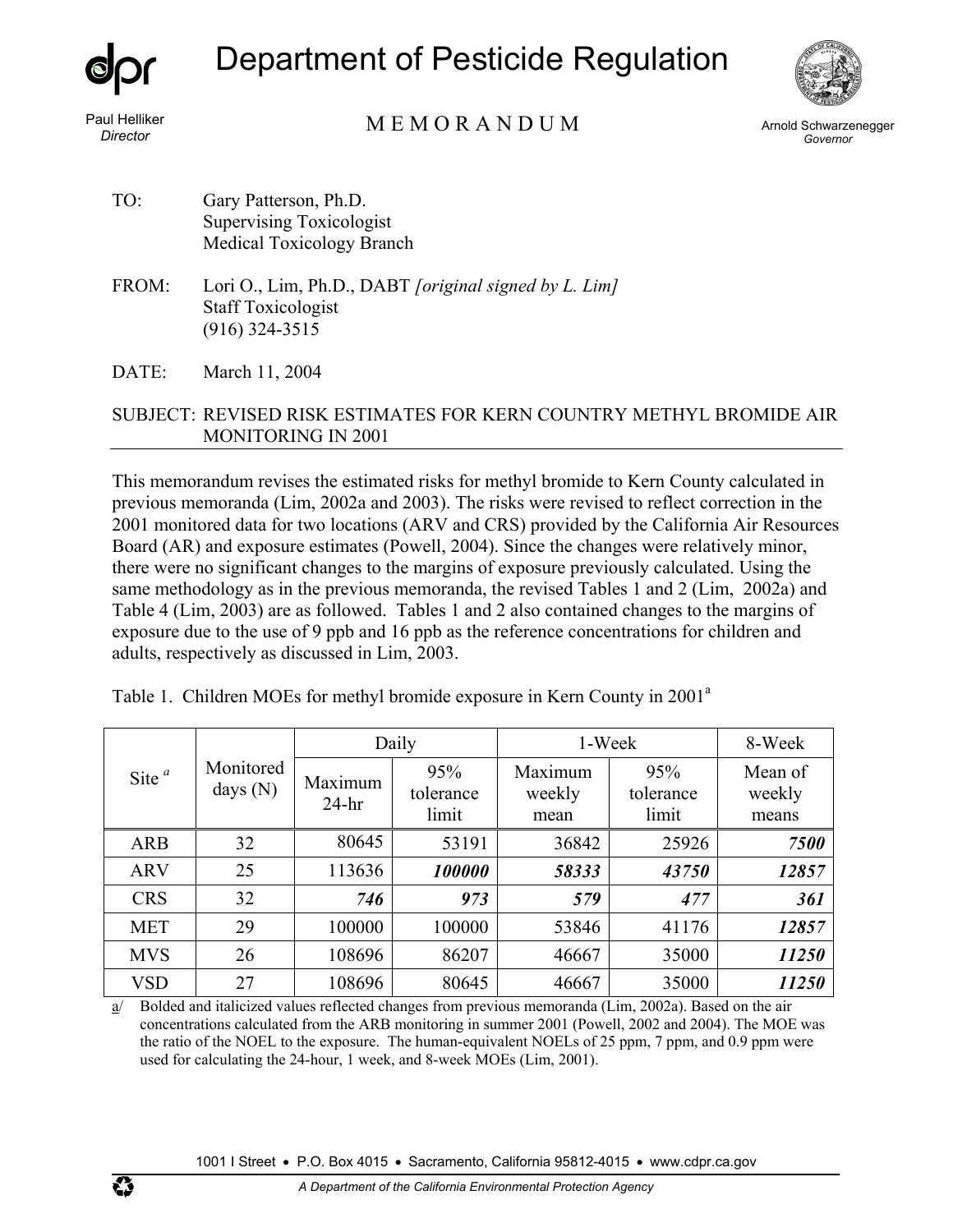Gary Patterson March 11, 2004 Page 2

| Site $a$   | Monitored<br>days $(N)$ |                    | Daily                     | 1-Week                    | 8-Week                    |                            |
|------------|-------------------------|--------------------|---------------------------|---------------------------|---------------------------|----------------------------|
|            |                         | Maximum<br>$24-hr$ | 95%<br>tolerance<br>limit | Maximum<br>weekly<br>mean | 95%<br>tolerance<br>limit | Mean of<br>weekly<br>means |
| <b>ARB</b> | 32                      | 67742              | 44681                     | 63158                     | 44444                     | 13333                      |
| <b>ARV</b> | 25                      | 95455              | 84000                     | 100000                    | 75000                     | 22857                      |
| <b>CRS</b> | 32                      | 627                | 817                       | 993                       | 817                       | 643                        |
| <b>MET</b> | 29                      | 84000              | 84000                     | 92308                     | 70588                     | 22857                      |
| <b>MVS</b> | 26                      | 91304              | 72414                     | 80000                     | 60000                     | 20000                      |
| <b>VSD</b> | 27                      | 91304              | 67742                     | 80000                     | 60000                     | 20000                      |

Table 2. Adults MOEs for methyl bromide exposure in Kern County in 2001<sup>a</sup>

a/ Bolded and italicized values reflected changes from previous memoranda (Lim, 2002a). Based on the air concentrations calculated from the ARB monitoring in summer 2001 (Powell, 2002 and 2004). The MOE was the ratio of the NOEL to the exposure. The human equivalent NOELs of 21 ppm, 12 ppm, and 1.6 ppm were used for calculating the 24-hour, 1 week, and 8-week MOEs (Lim, 2001).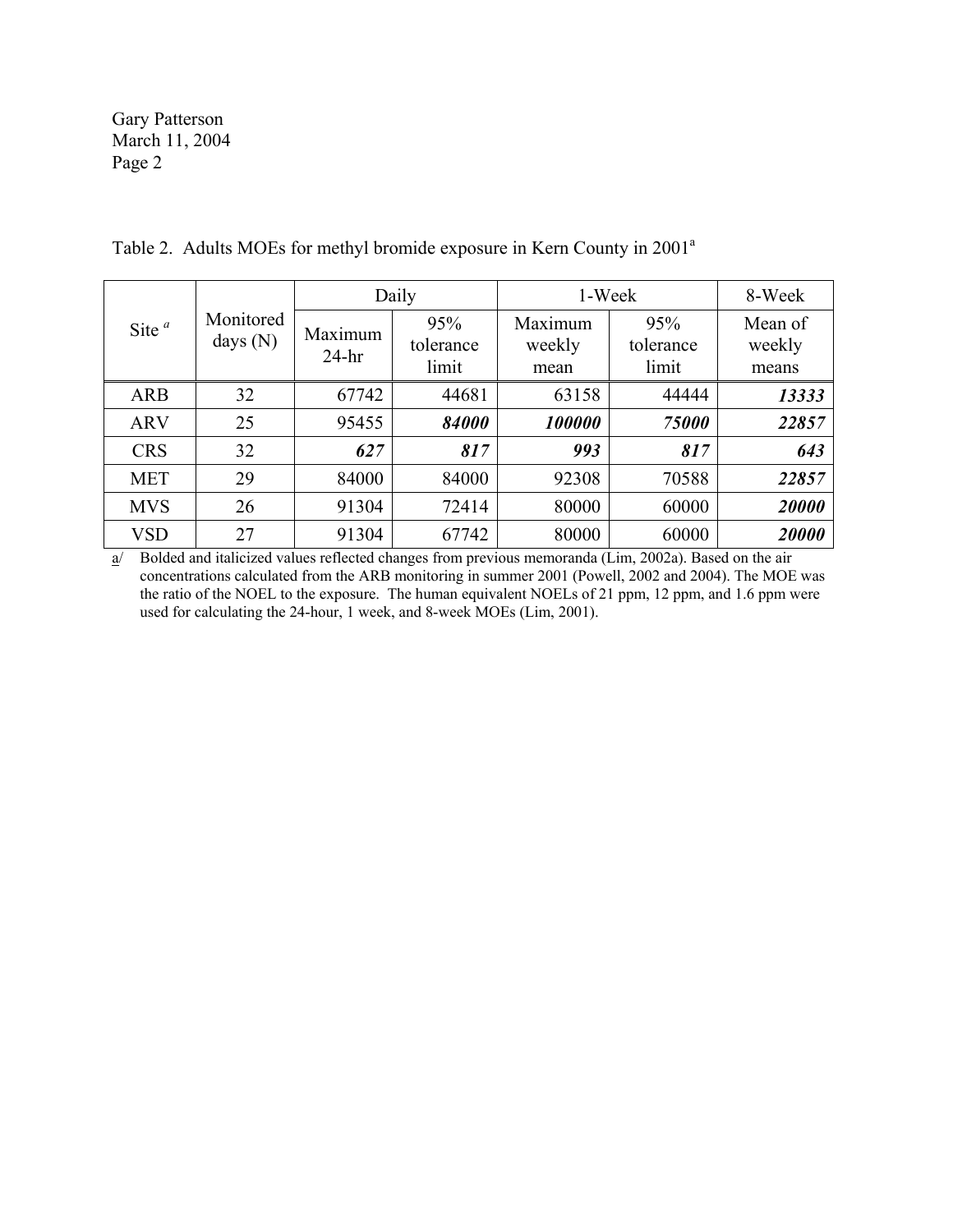Gary Patterson March 11, 2004 Page 3

| Table 4. Adults and children margins of exposure for 8 week methyl bromide air |  |
|--------------------------------------------------------------------------------|--|
| concentrations for year 2000 to 2002 monitoring. <sup>3</sup>                  |  |

| <b>Sites</b>               | <b>2002 AMBI</b> |              | <b>2001 ARB</b> |              | <b>2001 AMBI</b> |              | <b>2000 ARB</b> |              |
|----------------------------|------------------|--------------|-----------------|--------------|------------------|--------------|-----------------|--------------|
|                            | <b>Adult</b>     | <b>Child</b> | <b>Adult</b>    | <b>Child</b> | <b>Adult</b>     | <b>Child</b> | <b>Adult</b>    | <b>Child</b> |
| Ventura/Oxnard             |                  |              |                 |              |                  |              |                 |              |
| <b>ABD</b>                 | 2105             | 1184         |                 | <b>NA</b>    | <b>NA</b>        | <b>NA</b>    |                 | NA           |
| SHA1                       | 2759             | 1552         |                 |              | 3200             | 1800         |                 |              |
| <b>PVW</b>                 | 988              | 556          |                 |              | 2857             | 1607         |                 |              |
| <b>UWC</b>                 | 702              | 405          |                 |              | 1951             | 1098         |                 |              |
| <b>ABC</b>                 | <b>NA</b>        | <b>NA</b>    |                 |              | 8889             | 5000         |                 |              |
| <b>Monterey/Santa Cruz</b> |                  |              |                 |              |                  |              |                 |              |
| <b>MAQ</b>                 | 1429             | 804          |                 | <b>NA</b>    |                  | <b>NA</b>    |                 | NA           |
| <b>BBC</b>                 | 769              | 433          |                 |              |                  |              |                 |              |
| <b>WAT</b>                 | 422              | 237          |                 |              |                  |              |                 |              |
| <b>FRM</b>                 | 611              | 344          |                 |              |                  |              |                 |              |
| <b>CPW</b>                 | 777              | 437          |                 |              |                  |              |                 |              |
| <b>SCF</b>                 |                  | <b>NA</b>    |                 |              |                  |              |                 |              |
| <b>CHU</b>                 |                  |              | 2857            | 1607         |                  |              | 2484            | 1398         |
| LJE                        |                  |              | 567             | 319          |                  |              | 422             | 237          |
| <b>MES</b>                 |                  |              | 290             | 163          |                  |              | <b>NA</b>       | <b>NA</b>    |
| <b>PMS</b>                 |                  |              | 535             | 301          |                  |              | 208             | 117          |
| <b>SAL</b>                 |                  |              | 1159            | 652          |                  |              | 1240            | 698          |
| <b>SES</b>                 |                  |              | 1311            | 738          |                  |              | 615             | 346          |
| <b>OAS</b>                 |                  |              | <b>NA</b>       | <b>NA</b>    |                  |              | 4134            | 2326         |
| <b>Kern</b>                |                  |              |                 |              |                  |              |                 |              |
| <b>ARB</b>                 |                  | <b>NA</b>    | 13333           | 7500         |                  | <b>NA</b>    | 8466            | 4762         |
| <b>ARV</b>                 |                  |              | 22857           | 12857        |                  |              | <b>NA</b>       | NA           |
| <b>CRS</b>                 |                  |              | 643             | 361          |                  |              | 741             | 417          |
| <b>MET</b>                 |                  |              | 22857           | 12857        |                  |              | 10948           | 10714        |
| <b>MVS</b>                 |                  |              | 20000           | 11250        |                  |              | 17391           | 9783         |
| <b>VSD</b>                 |                  |              | 20000           | 11250        |                  |              | 16162           | 9091         |
| SHA <sub>2</sub>           |                  |              | <b>NA</b>       | <b>NA</b>    |                  |              | 2020            | 1136         |
| Santa Maria                |                  |              |                 |              |                  |              |                 |              |
| <b>BLO</b>                 |                  | <b>NA</b>    |                 | NA           | 2192             | 1233         |                 | NA           |
| <b>AGCCRS</b>              |                  |              |                 |              | 5714             | 3214         |                 |              |
| <b>EDW</b>                 |                  |              |                 |              | 1212             | 682          |                 |              |
| <b>PNT</b>                 |                  |              |                 |              | 1720             | 968          |                 |              |

a/ Bolded and italicized values reflected changes from previous memorandum (Lim, 2003). MOEs from Tables 1 and 2 for 2002, and previous assessments (Lim, 2002a; Lim, 2002b; Reed, 2002, and Lim, 2001). NA=sites not monitored.